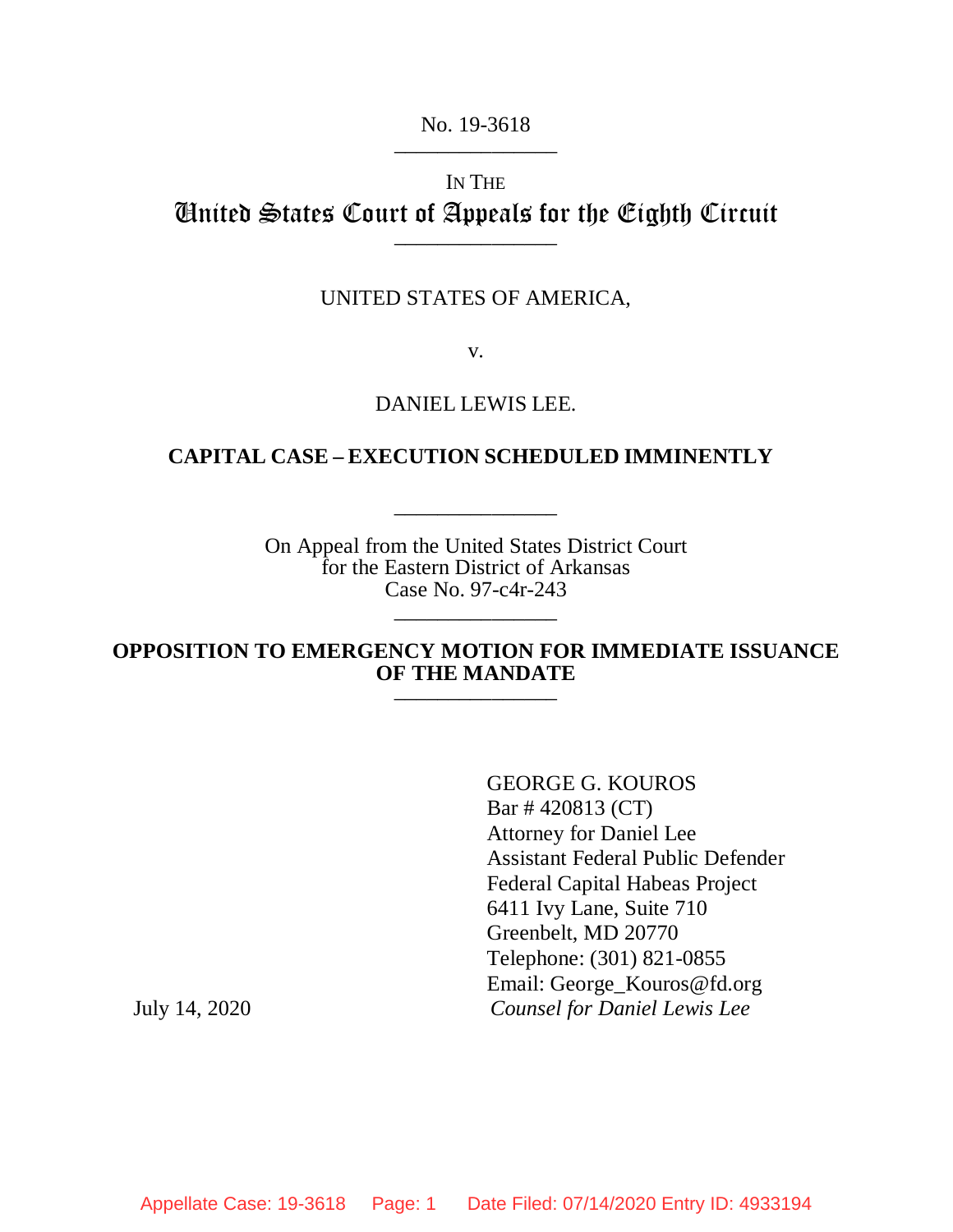The Government has sought immediate issuance of the mandate in this case to proceed with the execution of Daniel Lewis Lee, *after* attempting to execute Petitioner at 4:00 a.m. There is no basis for that much belated request.

By issuing the mandate in this case, the Court will be deprived of jurisdiction over Lee's petition for rehearing en banc, which remains pending. The Government cites no compelling circumstances that would justify this dramatic departure from the ordinary course of appellate review. *See* Fed. R. App. P. 41(b) (providing as default rule that mandate will issue "7 days after entry of an order denying a timely . . . . petition for rehearing en banc"). And the lateness of its request—coming *after* it attempted to illegally initiate an execution—counsels strongly against granting it.

#### **CONCLUSION**

The Government's Motion should be denied.

Respectfully submitted,

/s/ George G. Kouros GEORGE G. KOUROS #420813 (CT) Assistant Federal Public Defender Federal Capital Habeas Project 6411 Ivy Lane, Suite 710 Greenbelt, MD 20770 Telephone: (301) 821-0855 Email: George\_Kouros@fd.org July 14, 2020 *Counsel for Daniel Lee*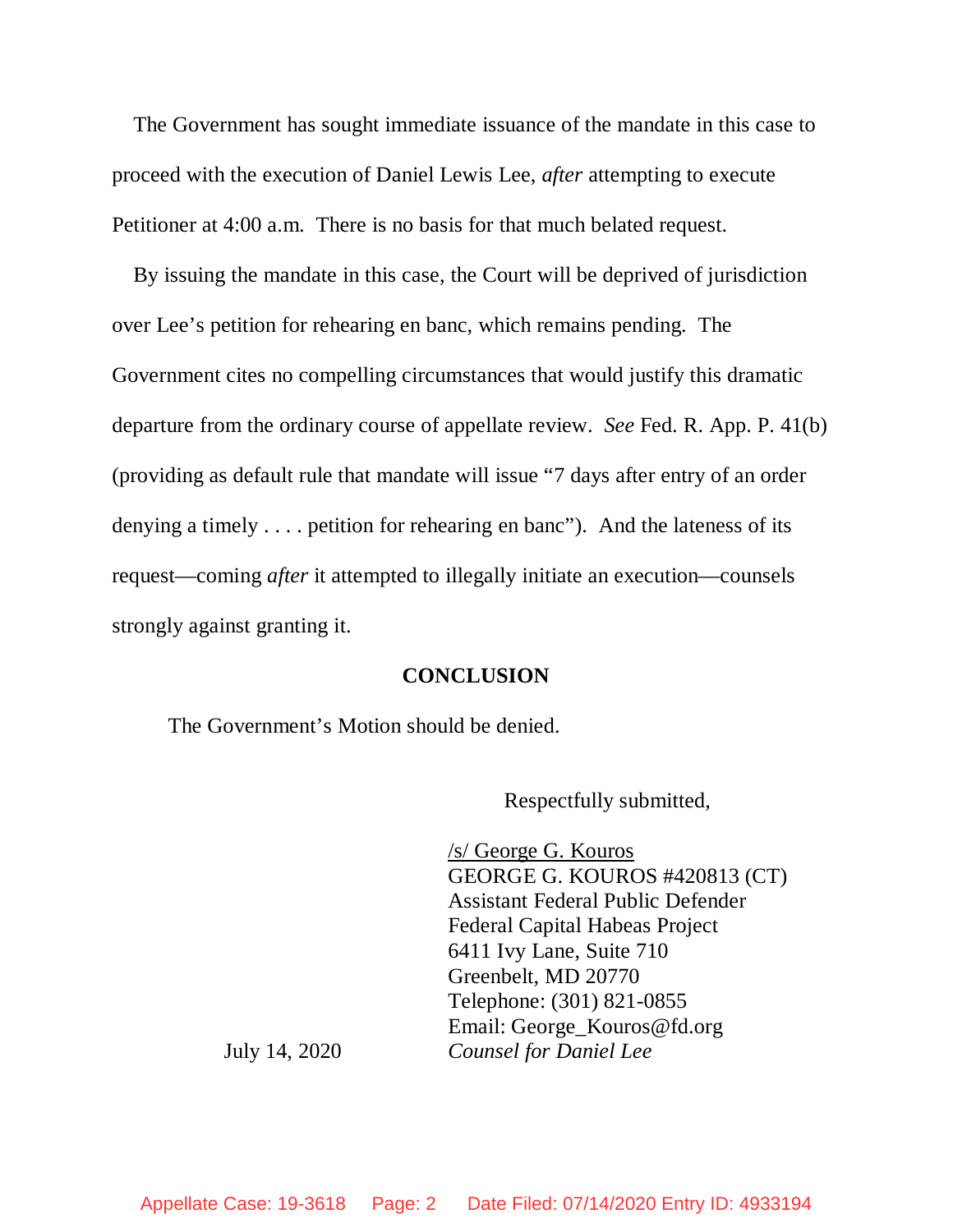## **CERTIFICATE OF COMPLIANCE**

I certify the following:

1. The foregoing brief complies with the type-volume limitations in Fed. R. App. P. 29(b)(4) because it contains less than 108 words, excluding those parts exempted by Fed. R. App. P. 32(f).

2. This brief complies with the typeface requirements of Fed. R. App. P. 32(a)(5) and the type style requirements of Fed. R. App. P. 32(a)(6) because the brief was produced in a proportionally spaced typeface using Microsoft Word Times New Roman 14-point font.

> /s/ George G. Kouros GEORGE G. KOUROS